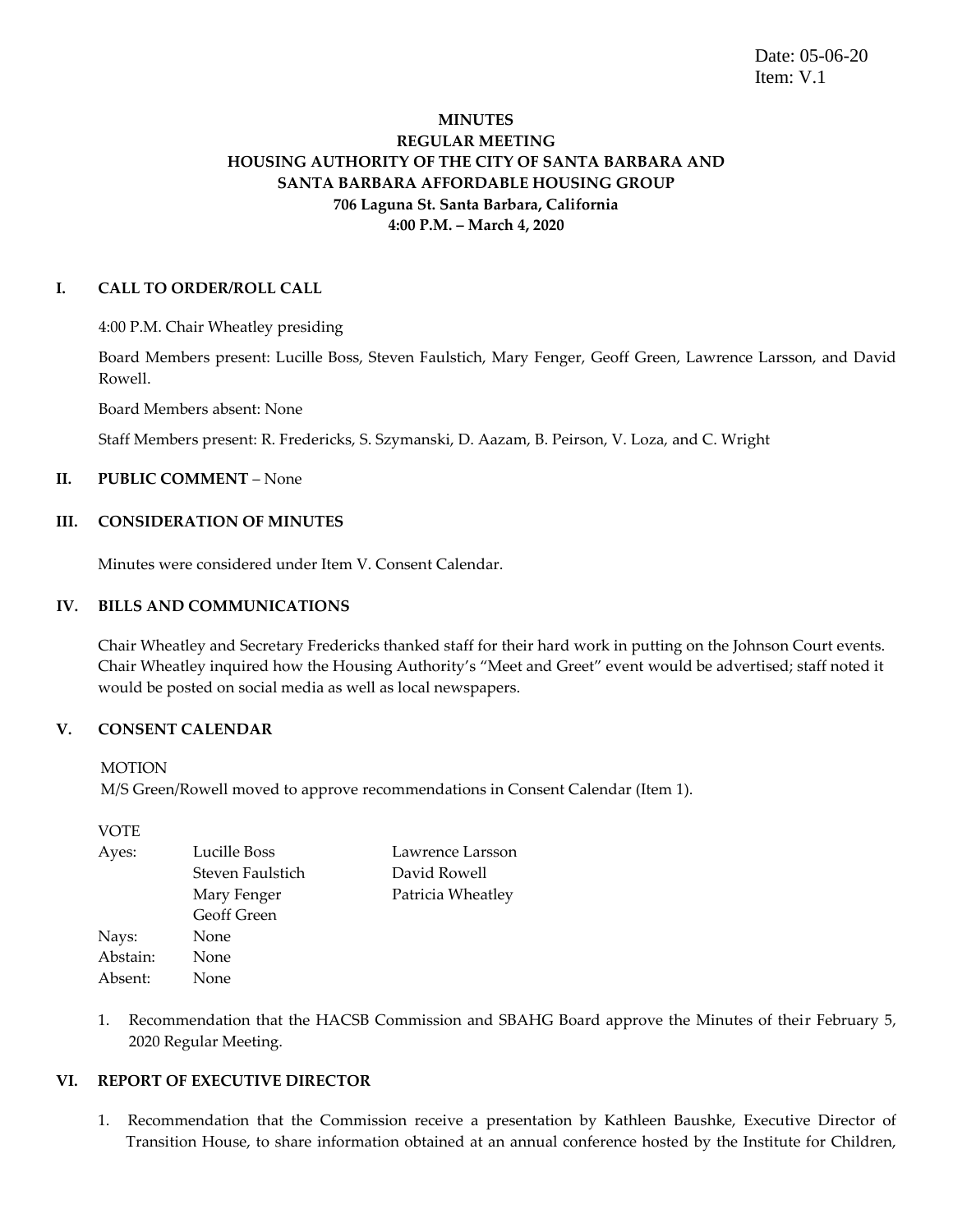> Poverty and Homelessness titled "Beyond Housing: A National Conversation on Child Homelessness and Poverty".

SPEAKERS Staff: R. Fredericks

Ms. Baushke informed the commission that homeless students have doubled in Ventura County, though other reports claim that family homelessness is declining. A 2019 HUD Annual Report to Congress stated there has been a decrease in homeless families with children from 2007 to 2019. However, education data compared to HUD data shows that it has actually been increasing, with a 10% increase during the 2017-2018 school year. She stated that children who experience homelessness are more likely to experience homelessness as adults. She informed the commission of The Homeless Children and Youth Act of 2019 H.R 2001 (HCYA), which helps correct long-standing flaws in HUD homeless assistance for homeless children and improves data quality on homelessness. Commissioner Rowell inquired whether single parent households have been factored into the data collection and was informed that it is one of the measures they use in the data collection.

2. Recommendation that the Commission receive a verbal report on the status of developments in planning and/or under construction.

SPEAKERS Staff: R. Fredericks, D. Aazam, V. Loza

Mr. Aazam informed the commission that Johnson Court has been completed and is 100% leased up. Ms. Loza thanked staff for their work in making sure the 16 households were housed in a timely manner. Mr. Aazam informed the commission that The Gardens on Hope ribbon cutting event is scheduled for March 26, 2020 at 2:00pm. He stated the target completion date is April 1, 2020, and that the state is inspecting the two elevators on March 5, 2020. The Health Department must sign off on the commercial kitchen. Landscaping will begin on March 9, 2020. Parsons Group has informed the Housing Authority that they have hired approximately 80% of their staff. Approximately 35-40 residents have been determined eligible and are confirmed to sign leases. There are six staff members who are conducting eligibility appointments for the remaining units.

## **VII. TREASURER'S REPORT**

1. Recommendation that the Housing Authority of the City of Santa Barbara Commission adopt a resolution approving the Authority's proposed consolidated operating budget for the fiscal year ending March 31, 2021.

## DOCUMENTS

• February 25, 2020 Executive Director's Report prepared by Finance Director

## SPEAKERS Staff: R. Fredericks, B. Peirson

Mr. Peirson noted that fiscal year 2021 will see improvement in the Housing Authority's financial position. He explained that the Shelter Plus Care Fund has a net loss of \$89,300. Secretary Fredericks stated that the Housing Authority has reached out to the Shelter Plus Care sponsors and informed them that moving forward the Housing Authority will not be overseeing the grant. Commissioner Rowell inquired if the grant funds go directly to the sponsors and the Housing Authority is removed as the "middle man", whether the administrative burden would be alleviated. Secretary Fredericks responded that it would alleviate the administrative burden for the Housing Authority, and that we would help sponsors apply for the SPC grant in the future.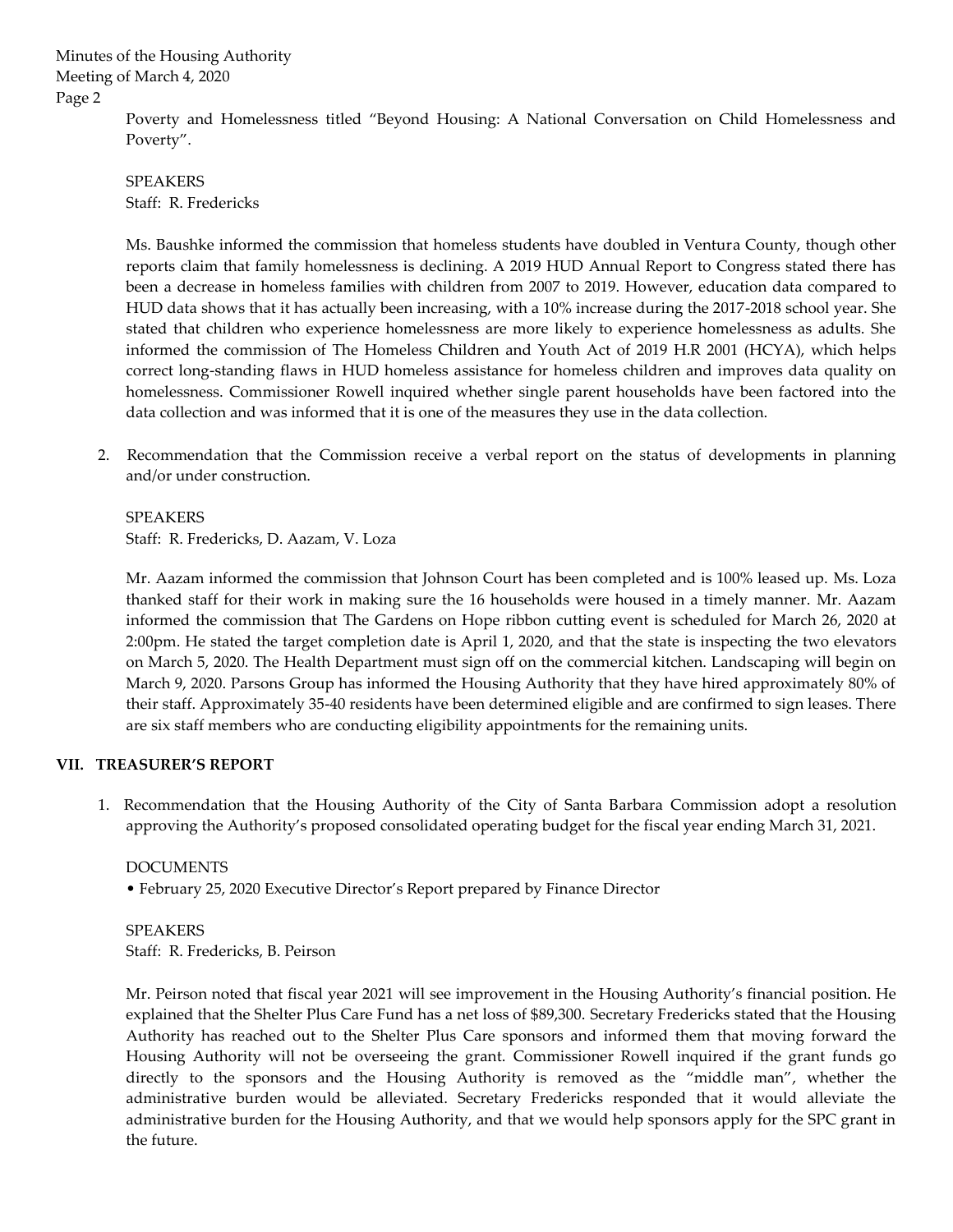#### **MOTION**

M/S Green/Larsson moved to adopt Resolution No. 2727, of the Housing Authority of the City of Santa Barbara, approving the Authority's proposed consolidated operating budget for the fiscal year ending March 31, 2021.

#### VOTE

| Ayes:         | Lucille Boss       | Lawrence Larsson  |
|---------------|--------------------|-------------------|
|               | Steven Faulstich   | David Rowell      |
|               | Mary Fenger        | Patricia Wheatley |
|               | <b>Geoff Green</b> |                   |
| Nays: None    |                    |                   |
| Abstain: None |                    |                   |
| Absent: None  |                    |                   |
|               |                    |                   |

2. Recommendation that the Board of Directors approve the Santa Barbara Affordable Housing Group proposed operating budget for the fiscal year ending March 31, 2021.

#### DOCUMENTS

• February 25, 2020 Executive Director's Report prepared by Finance Director

SPEAKERS Staff: R. Fredericks, B. Peirson

Mr. Peirson reported an accumulated \$6 million in restricted reserves. He stated that Garden Court has a \$90,000 surplus and is financially solid. Commissioner Rowell inquired what vacancy rate percentage was used to determine that amount; Mr. Peirson responded that the budget is factored with 100% occupancy.

#### MOTION

M/S Green/Fenger moved to approve the Santa Barbara Affordable Housing Group proposed operating budget for the fiscal year ending March 31, 2021.

> Lawrence Larsson David Rowell Patricia Wheatley

#### VOTE

| Ayes:         | Lucille Boss     |
|---------------|------------------|
|               | Steven Faulstich |
|               | Mary Fenger      |
|               | Geoff Green      |
| Nays:         | None             |
| Abstain: None |                  |
| Absent: None  |                  |
|               |                  |

**VIII. COMMITTEE REPORT** – None

#### **IX. UNFINISHED BUSINESS** – None

#### **X. NEW BUSINESS**

1. Recommendation that the Commission: (1) hold a public hearing and take public comment on proposed amendments to the Housing Authority's Admissions and Continued Occupancy Policy for its Essential Workforce Housing program; and (2) adopt a resolution approving said amendments.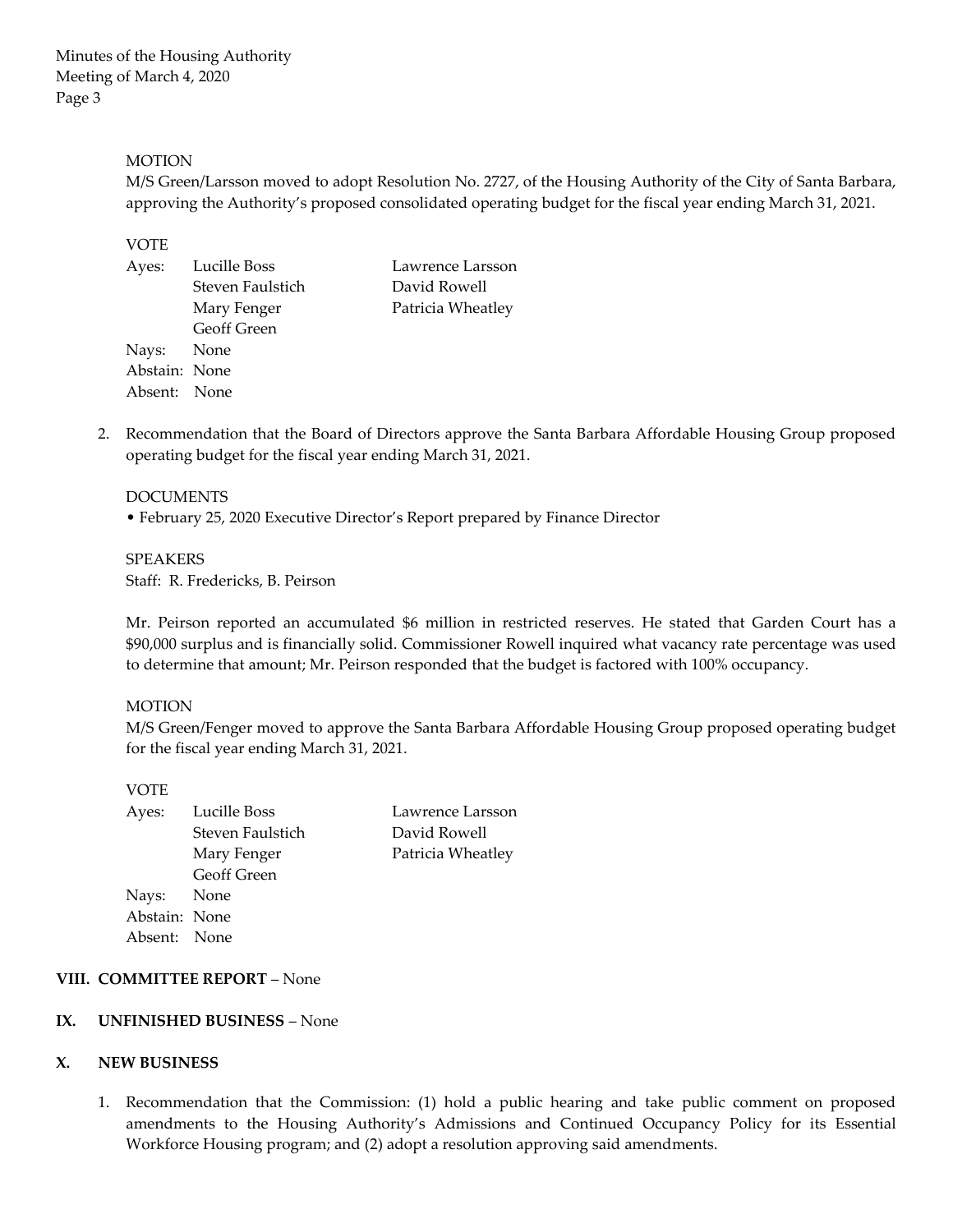#### DOCUMENTS

• February 6, 2020 Executive Director's Report prepared by Housing Programs Analyst

#### SPEAKERS

Staff: R. Fredericks, A. Fink, V. Loza

Secretary Fredericks discussed ways to house the "missing middle" income earners in Santa Barbara, noting there are 82 unrestricted Housing Authority owned units to house this population. He added that the recommendation is to utilize a private market model for these units. In order to fill vacancies, staff will first utilize the current waiting list, and if there are no viable candidates, the vacancy would go on the open market. Rents will be set 20% below current market rate. Ms. Fink stated that advertisements will go on the Housing Authority website, as well as Craigslist and other websites. Applications received from the open market will be date and time stamped. This method is recommended as individuals in this income bracket are less likely to wait 3-5 years for housing to become available, thus making our waiting lists unviable. Secretary Fredericks introduced two Westmont College students in the audience who are studying how to best market for this program. Commissioner Green inquired if the 80-160% AMI listed in the policy change was a hedge for the boundary in the policy. Ms. Fink responded that was correct, as applicants do not always report their gross income accurately on their application. Commissioner Rowell questioned what the criteria was to set the rents. Ms. Fink stated that a rent study was conducted of comparable units, as well as reviewing current payment standards. Commissioner Rowell stated that rents may still be considered unaffordable if a resident would have to pay 50% of their income towards rent. Ms. Fink noted that staff can internally choose to lower rents if there are no viable candidates to pay the listed rent amount.

Chair Wheatley opened the meeting to public comment, and with no comments received, closed the public hearing.

#### **MOTION**

M/S Green/Faulstich moved to adopt Resolution No. 2728, of the Housing Authority of the City of Santa Barbara, approving proposed amendments to the Housing Authority's Admissions and Continued Occupancy Policy for its Essential Workforce Housing program.

#### VOTE

 Steven Faulstich David Rowell Geoff Green Nays: None Abstain: None Absent: None

Ayes: Lucille Boss Lawrence Larsson Mary Fenger Patricia Wheatley

#### **XI. CLOSED SESSION** – None

#### **XII. COMMISSION MATTERS**

Chair Wheatley reminded the Board of the meeting adjournment to April 8, 2020.

#### **XIII. ADJOURNMENT**

Meeting adjourned at 5:06 P.M. to April 8, 2020 at 4:00 PM.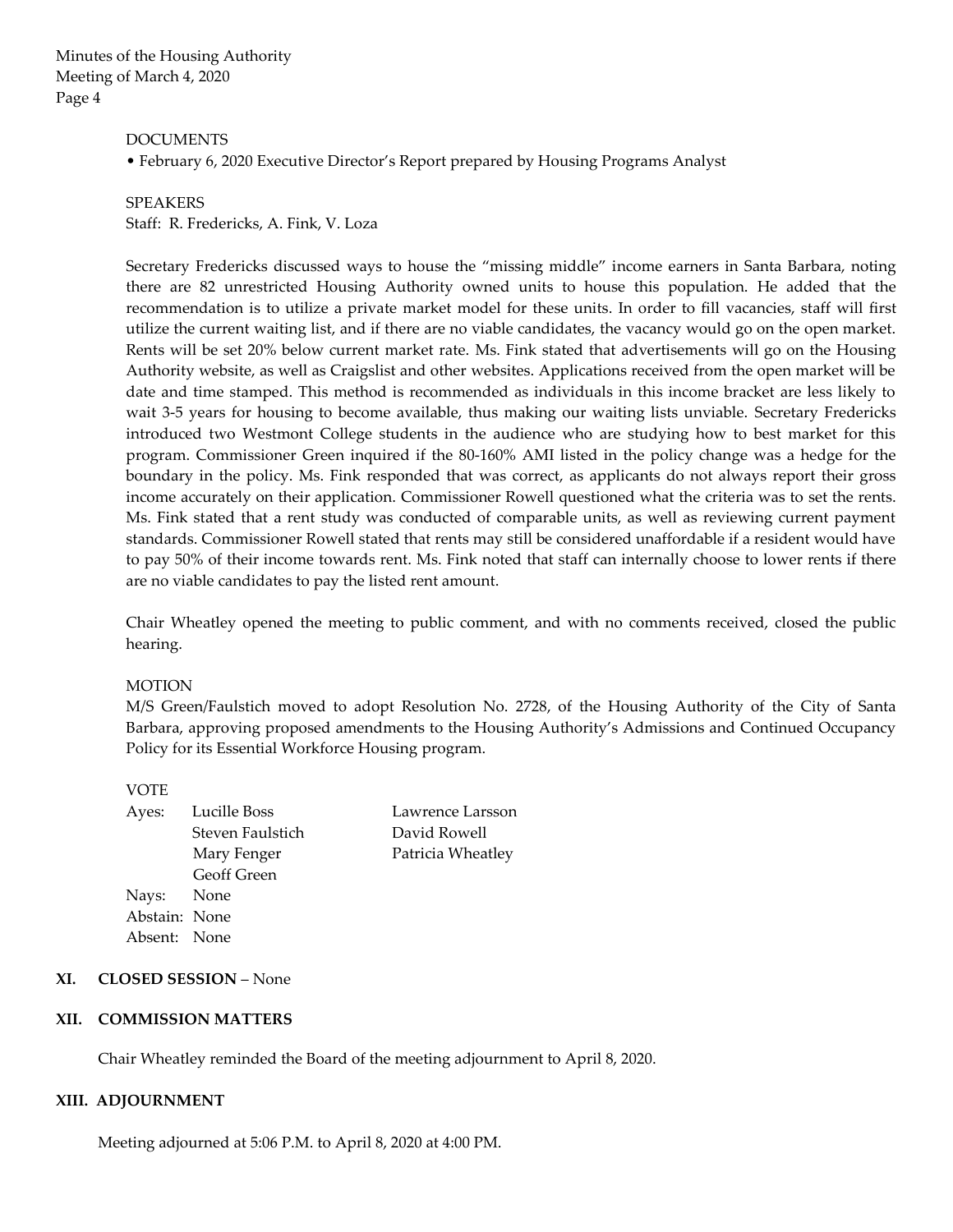

ROB FREDERICKS, SECRETARY

APPROVED:

Caternal that \_\_\_\_\_\_\_\_\_\_\_\_\_\_\_\_\_\_\_\_\_\_\_\_\_\_\_\_\_\_\_\_\_\_ [Patricia Wheatley \(May 28, 2020 19:15 PDT\)](https://adobefreeuserschannel.na2.documents.adobe.com/verifier?tx=CBJCHBCAABAAekYkpg9xaPkHuyuy8Ddz6Ri_Cn0rM27O)

PATRICIA WHEATLEY, CHAIR